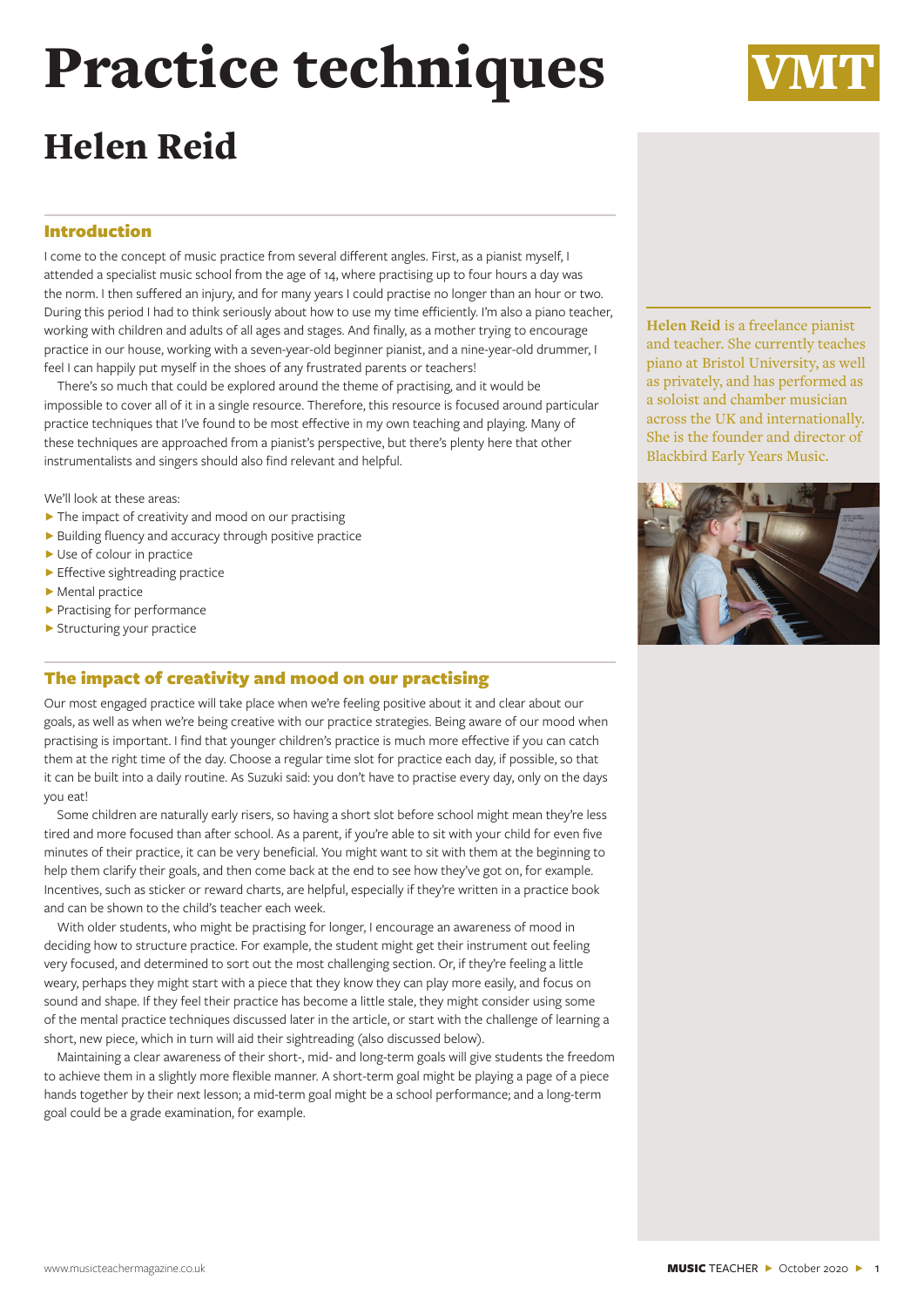Here are some further ideas for incorporating creativity into your students' practice:

- ▶ Could they find an art work that they feel represents the piece they are learning? Or could they draw their own?
- $\triangleright$  Can they think of a story which fits the piece they're working on?
- ▶ Can they make up their own technical exercises for the difficult parts of the piece?
- ▶ Could they try improvising over the main harmonies of their piece?
- Ask them to close their eyes and point at a spot in the music. Can they pick up the piece at that point?
- ▶ Before they play the piece, could they imagine being on stage in a big concert hall or another performance situation? Ask your student to think about how it would feel, and who they might want to have in the audience.

If your student is feeling a little tired when practising, one way of bringing focus to their practice is for them to ask themselves: why? If students make a rule that they will never play a note in practice unless they know what they hope to achieve, then their practice will become more engaged and effective.

For example:

- I am going to play slowly through all the sections in this piece that I find difficult, as a useful warm-up.
- I will try to perform the first page of this piece, focusing on the musical shape.
- I am going to spend ten minutes working on these two lines, trying to achieve even semiquavers.
- ▶ I am going to play the left-hand chords of this piece and improvise a right-hand line, in order to get to know the harmonies better.
- I am going to make a recording of my piece and listen to it, to see what I would like to improve.

Students should spend at least five minutes before they start their practice looking through their pieces or technical exercises, and thinking about what they want to accomplish in the following 20 minutes.

# Building fluency and accuracy through positive practice

In order to demonstrate one rather simple concept of positive practising, try out a short exercise:

- **1** Bring to mind a piece you're currently working on, either by yourself, or with one of your students.
- **2** Think of the first place in that piece where you can be reasonably sure something will go wrong, or where you or your student will have to stop. (This is usually quite easy to do!)
- **3** Consider whether, during your own or your student's practice, you always start by working on that section.

A practice technique I very often hear about from students is to start practice by playing through the piece in question, to 'see how it goes'. In reality – and as just demonstrated by this simple exercise – students probably have a pretty good idea how it will go, so there's often very little to be gained by simply playing through a piece, at least at the start of their practice. A more positive technique would be to practise the section that they know is difficult, and then to play the piece through and expect it to go right. This also has an impact on their eventual performance of the work. If they have become used to stopping at particular points, it can be harder to break that pattern once they have conquered the section in question.

Now that students know where to start their practising, how are they going to practise the difficult sections? Positive practising means starting from a place of comfort and accuracy, ie playing the passage at a speed at which they expect to get it right. It's not necessarily difficult to play a passage quickly, once you have mastered it at a slow tempo. The speed can be increased gradually. However, it's vitally important to gain fluency, accuracy and comfort at a slow tempo first. Students should view their practising like sports training. If they were planning to run a marathon, they wouldn't go out on the first day of training and have a go at running 26 miles to see how it feels. Rather, they would start at a distance that matches their current fitness and experience, and work from that point. They should think of their practising in the same manner.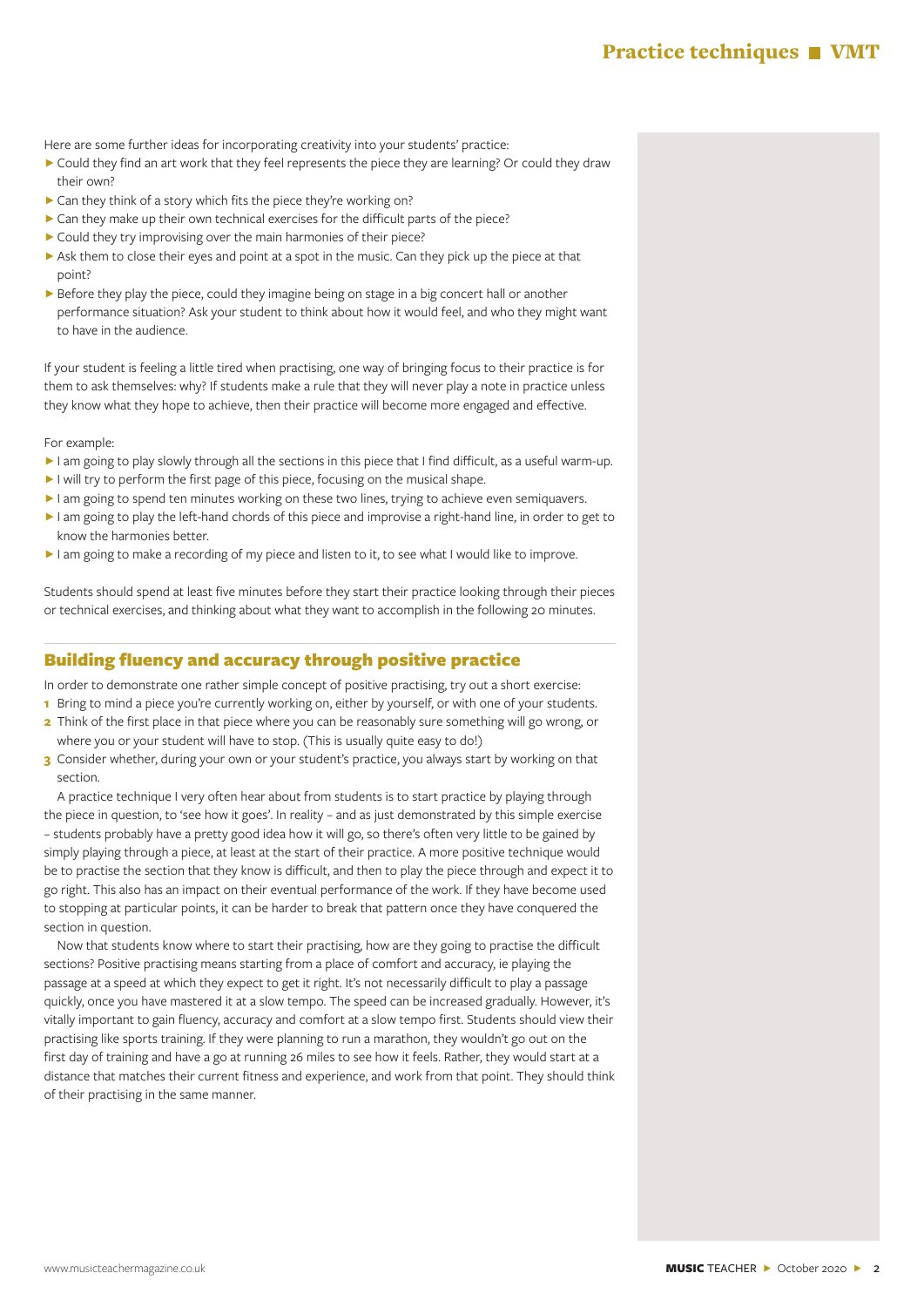# Practice techniques **VMT**

#### **Practising fast passagework**

Here, we'll look at some effective and positive ways to practise fast passagework. We're starting from a point where the notes are learnt, but the student is keen to play the passage at a faster tempo, with more evenness and control.

It can be helpful for the student to concentrate on three or four lines in one practice session, as they can lose focus if they play through longer sections. Get them to try using the following techniques:

- ▶ Play through the passage slowly, with good technique and posture (for pianists this would be firm fingers, emphasising the notes, but keeping the wrist relaxed). The student can keep coming back to this.
- ▶ Try playing the passage in dotted rhythms (dotted quaver followed by semiquaver, and vice versa) to gain control over the fingers.
- ▶ A particularly effective technique is to play four notes slowly followed by four notes up to speed all the way through the passage. The slow practice should feel physically comfortable, and they should aim to keep that feeling of physical comfort when they play the four faster notes.
- ▶ To build on this, they can later try groups of notes up to speed, pausing between each group to check in with their hands, wrist and arms, making sure they are managing to keep physical comfort. If this is successful, then they should try a group of 16 notes up to speed.

Once your student can play the notes of a piece, it is important that they try and practise even very small sections of technically demanding passages up to speed, as they may need to slightly alter the way they physically play, in order to achieve the section at the correct tempo. They can then incorporate this playing technique into their slower practice.

#### **Backwards practice**

A lot of effective work on fluency and accuracy is done by building up sections bar by bar. However, this is not necessarily most effective when one starts at the beginning of the piece. Often, the start of a piece or a difficult passage is the most reliable part, and it then gradually becomes less secure. Therefore, it can be useful for students to start their practice at the end of a passage. They should try playing the last bar (or beat, depending on the passage) and then gradually work backwards, adding a beat/bar at a time. In this way they are always consolidating the work they have just done, and again, they are now expecting the section they have practised to be accurate.

#### Use of colour in practice

The use of colour in music was first introduced to me as a useful practice when working with children with dyspraxia, a condition that affects physical co-ordination. But in fact its use has proved invaluable in working with a range of students, and in practising music myself. It's a strong visual cue to remind you of a change coming up, or a musical shape, for example.

Here are the some of the ways in which it can aid in practice. On a practical note, you might want to make a copy of the music before approaching it with any highlighter pens!

- ▶ Difficult fingering: you can use colour to highlight each time the thumb goes under, as a pianist, for example.
- ▶ Voicing: at a more advanced level, colour can be used to show the different voices in a Baroque fugue, or to show the voices that a student is aiming to bring to the fore in a Chopin Nocturne, for example. Here, they might use one colour for a main voice, and a second colour for an interesting countermelody.
- ▶ Black notes: with students who have found a piece very difficult, I have highlighted each time they need to play a black note, for practice purposes.
- ▶ Registers/changes of clefs: you could use colour to highlight where the clef changes, from treble or bass to alto for a viola or cello, for example, or to highlight an 8va passage, where it is not immediately obvious on the score that the music is played higher.
- ▶ Dynamics: could the student use a different colour for each dynamic?
- ▶ Character: perhaps they could even experiment with using colours for the different moods of a piece.

# Effective sightreading practice

Although sightreading is often associated with the ABRSM grade examinations, it's probably the skill that most adults, who stopped learning piano at some point in their youth, wish they had developed. The ability to sit down and play a piece of music, or to play with friends, is central to our enjoyment of music.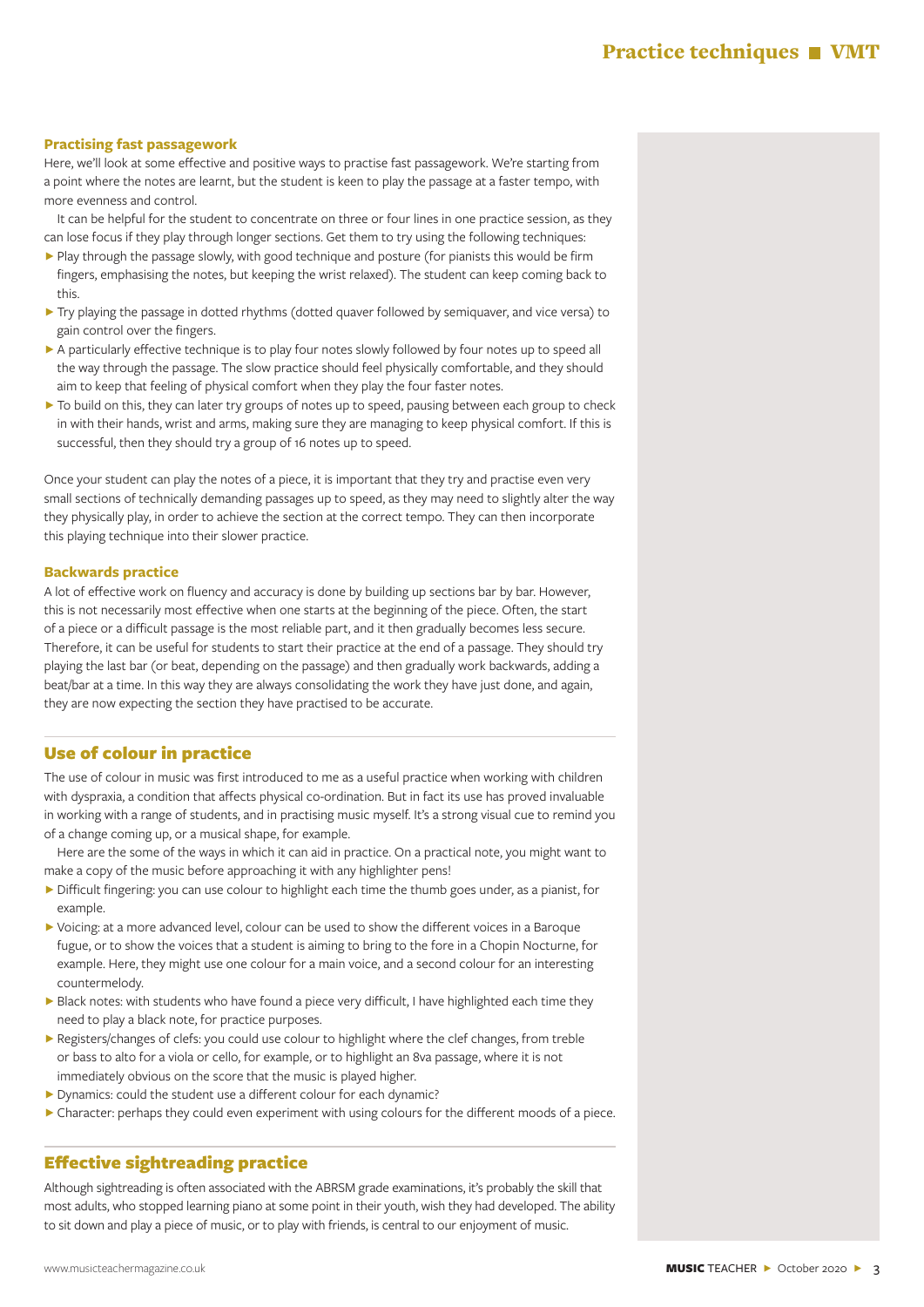It's important to approach sightreading practice with this goal in mind, and to make sightreading an integral part of your students' work at their instrument. Practising sightreading can take many forms, in addition to the traditional exam-based practice of looking through a short piece for 30 seconds and then playing it. One of the most effective ways to improve sightreading is for students to learn a large variety of pieces, taking a volume a few grades below their current level. This can also be a more satisfying way to practise sightreading than simply reading once through an exercise. Set them the challenge of learning one small new piece a week!

#### Mental practice

During the recent lockdown, I had many conversations with professional musicians and students alike who were struggling to find focus in their practising. For some, it was the lack of a goal to work towards, with exams and performances cancelled. For others, it was having too much time to practise and finding that it was a struggle to structure that time.

However, this gave rise to interesting discussions around the best way to utilise this additional time, and that sitting for longer with your instrument was probably not in itself the most productive way. Although I believe that mental practice should be incorporated into every practice routine, with limited time it's natural that our urge is to get straight to the instrument and start playing. The extra time gave some of my students the opportunity both to play their instrument for as long as they wanted, and to incorporate more aspects of mental practice. Going forward, I will encourage them to keep both the mental and physical sides of their practice active.

Here are some ways in which your students can effectively use time away from the instrument, in order to further their understanding of the music they are playing, and to maximise their goals during practice.

#### **Prepare your practice time**

Students should spend between five and 20 minutes (depending on their age and level) before they go to their instrument, thinking about, or talking to their parent/guardian, about exactly what they want to achieve during that period of practice. They could can also write it down if it's helpful. They should think about the following kinds of things:

- ▶ What technical practice do they want to cover during the practice? Can they come up with interesting new exercises to address technical issues in their pieces?
- $\triangleright$  What is the journey of the piece where are the main points, and what is the direction of each phrase?
- ▶ Where is the main voice at any one time? Are there other interesting countermelodies that they could highlight? As a pianist, this is all down to them. If they're playing an ensemble instrument, do they know where they fit in musically at any given point? Where do they have the main voice, and where are they accompanying the piano?

#### **Listen to recordings**

- ▶ Students should try listening to three different recordings of their piece, perhaps from different eras. Can they critically respond to these performances? What do they like about them? What would they love to emulate? Is there anything they like less about them?
- ► Can they listen to three other works written by the same composer (not necessarily on their own instrument!) during the same year?
- $\triangleright$  As above, if they are playing as part of an ensemble, can they hear at which points they have the main voice and where their instrument becomes the accompanist?
- $\blacktriangleright$  They should take time to learn some of the following about their piece's musical and historical context:
- ▶ What interesting facts can they find out about the composer?
- ▶ What was going on in the composer's life when they were writing the work?
- $\triangleright$  Are there historical events which may have had an influence on their work?
- If the student is learning a piece that's also a dance, for example a minuet, could they watch it being danced online? This will inform the way they approach the piece.